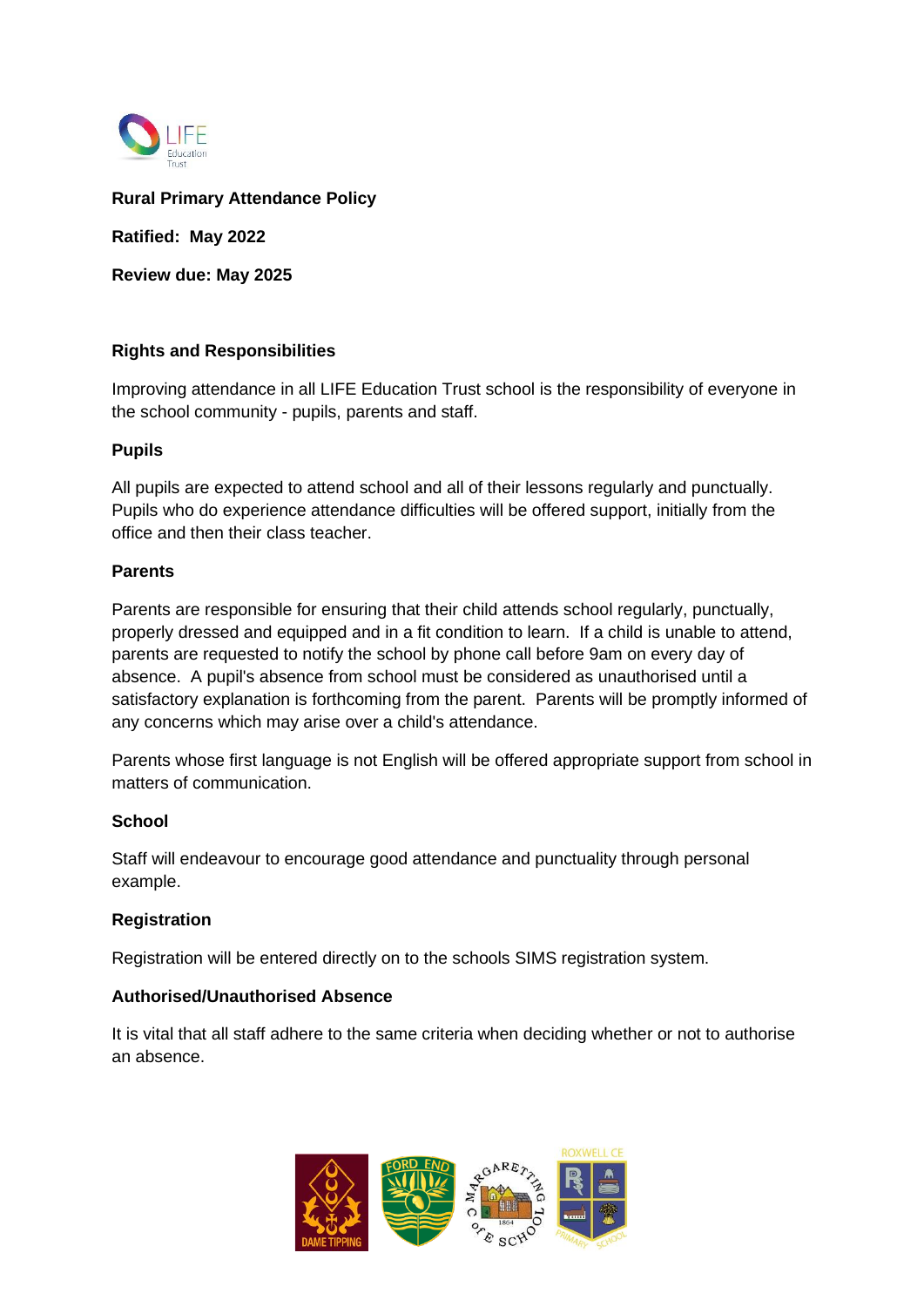# **Absence can be authorised if:**

The pupil was absent with leave authorised by the Headteacher in exceptional circumstances; the pupil was ill 'or prevented from attending by any unavoidable cause'; the absence occurred on a day exclusively set aside for religious observance by the religious body to which the pupil's parent belongs; there is a family bereavement; the pupil is attending an interview for a place at another school; the pupil is attending an approved offsite activity or is receiving special off-site tuition; the pupil is attending a Pupil Referral Unit; the pupil is participating in an approved public performance; or the pupil is involved in an exceptional special occasion (e.g. if a pupil is attending the graduation of an older sibling or wedding of close family member).

# **Absence should be unauthorised if:**

No explanation is forthcoming; the school is dissatisfied with the explanation/ or letter supplied; the pupil is shopping during school hours; the pupil is absent for unexceptional special occasions (e.g. a birthday); or the pupil is away from school on a family holiday.

# **Procedures for Following Up Absence**

If by 9am of any day of absence the school do not receive a phone call, the office will try to contact the parents and other contacts on the given contacts list. This will consist of a phone call or email. If the school is unable to locate the child and is concerned about his or her well-being, child protection procedures will be followed. If a pupil is persistently (or intermittently) absent, the Headteacher will write to the parents and invite them to attend a meeting at school. In certain cases, illness absence will only be authorised with medical evidence. All telephone messages regarding absence/lateness are to be recorded on a note and entered on the SIMS systems. If attendance drops below 95% the Headteacher will contact the parents.

# **Children at Risk of Missing Education**

The school will inform the local authority of any pupil who is going to be deleted from the admission register where they: have been taken out of school by their parents and are being educated outside the school system e.g. home education; have ceased to attend school and no longer live within reasonable distance of the school at which they are registered; have a medical condition that the pupil is unlikely to be in a fit state of health to attend school; are in custody for a period of more than four months due to a final court order and the Headteacher does not reasonably believe they will be returning to the school at the end of that period; or have been permanently excluded.

The local authority should be notified in advance of the deletion, when the school becomes aware that the deletion will be made. The school will inform the local authority of any pupil who fails to attend school regularly, or has been absent without the school's permission for a continuous period of 10 days or more. The local authority has a duty to put in place arrangements for identifying (as far as it is possible) those children of compulsory school age in their area who are not school registered or receiving education otherwise than at a school.